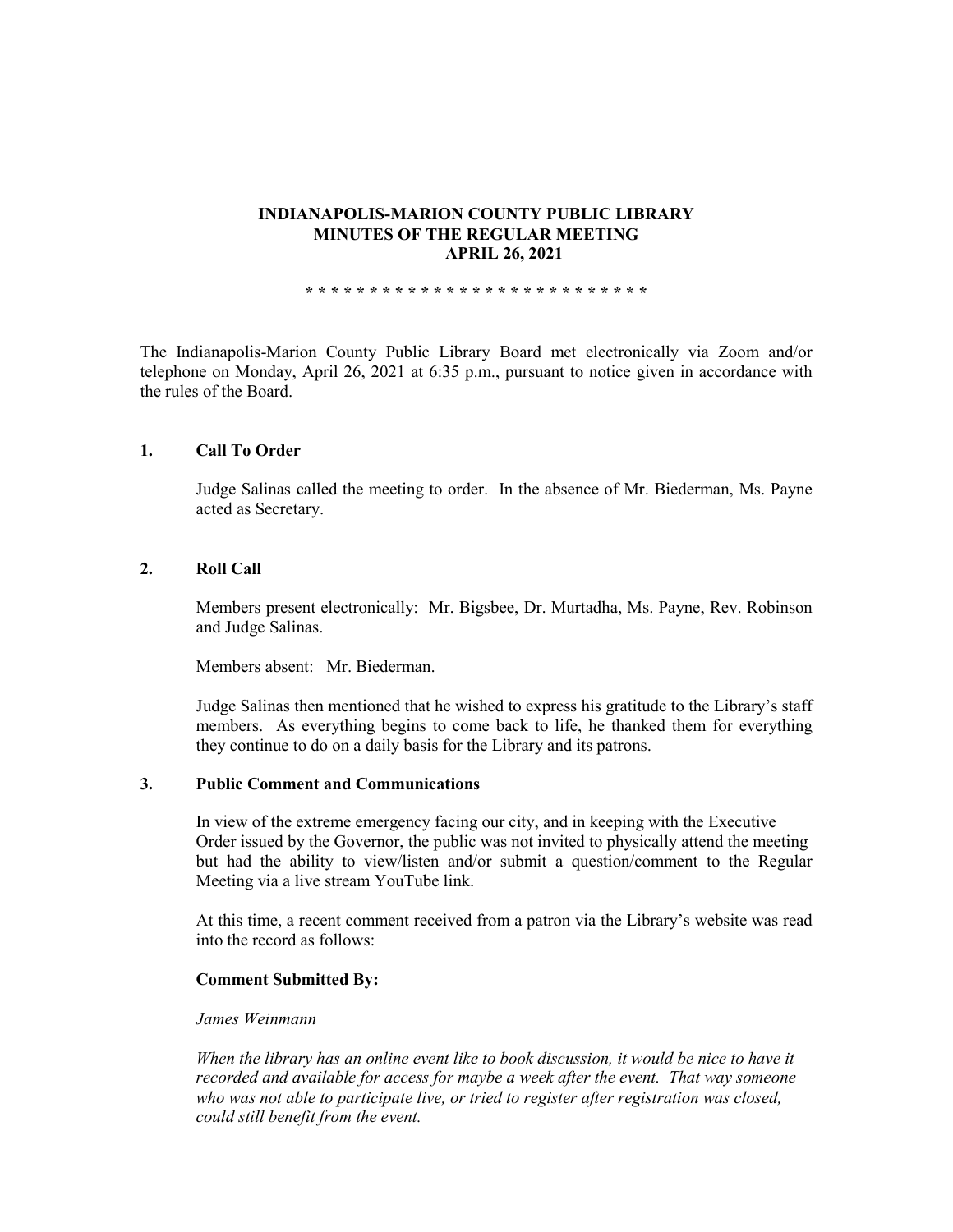## **4. Approval Of Minutes: Executive Session, Regular and Special Meetings**

#### a. **Regular Meeting, March 22, 2021**

The minutes from the Regular Meeting held March 22, 2021 had been distributed to the Board.

The minutes were approved on the motion of Ms. Payne, seconded by Rev. Robinson, and the following roll call vote:

| Mr. Bigsbee – Abstain | $Ms. \text{Payne} - Aye$ |
|-----------------------|--------------------------|
| Dr. Murtadha – Aye    | $Rev. Robinson - Aye$    |
|                       | Judge Salinas – Aye      |

#### **COMMITTEE REPORTS**

# **5. Finance Committee (Patricia A. Payne, Chair; Raymond Biederman, Curtis Bigsbee)**

#### a. **Report of the Treasurer – March 2021**

Ije Dike-Young, Chief Financial Officer, discussed the Report of the Treasurer that had been distributed to the Board.

She mentioned that the Library had received its first property tax advance in April. Our revenues year-to-date are approximately the same percentage-wise as 2020. Our interest income is down. Due to the recent move to fine free, that income stream decreased. Expenditures so far are a little less. For example, we have fewer expenses for repairs and maintenance.

Ms. Dike-Young announced that IndyPL had received the Government Finance Officers Association's Distinguished Budget Presentation Award. This is the first time the Library has won this Award.

The Board members congratulated Ms. Dike-Young and her staff for receiving the Award.

Ms. Payne made the motion, which was seconded by Dr. Murtadha, that the Report of the Treasurer be filed for audit.

The Report of the Treasurer was approved for filing for audit on the following roll call vote:

Mr. Bigsbee – Aye Ms. Payne – Aye

Dr. Murtadha – Aye Rev. Robinson – Aye Judge Salinas – Aye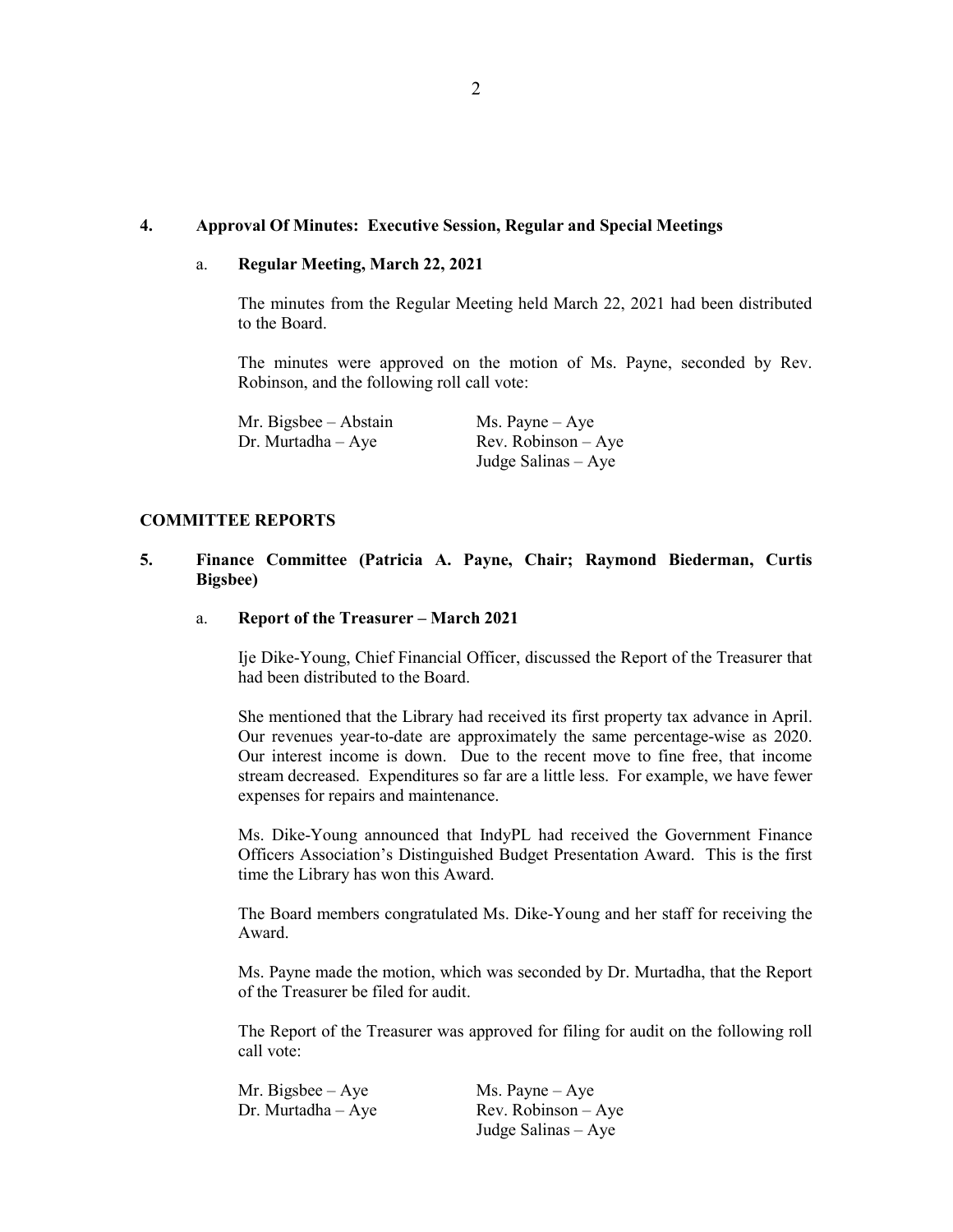# **6. Diversity, Policy and Human Resources Committee (Curtis W. Bigsbee, Chair; Patricia A. Payne, Rev. T. D. Robinson)**

## a. **Presentation on Diversity, Equity, and Inclusion at IndyPL – Q1 Updates**

Jessica Moore, Diversity, Equity and Inclusion Officer, gave the Presentation. Details were shared about the Library's efforts surrounding supplier diversity. She would like each individual department to track supplier diversity. A new tool called EXB Data Tracking Dashboard will be utilized to streamline the data collection process going forward. She said that it is important to look beyond the numbers and work with vendors that share our organizational values. Ms. Moore talked about the IndyPL Equity Council, community engagement and partnerships that can help us achieve our goals.

## b. **Briefing Report – IndyPL Diversity Overview**

Katherine Lerg, Human Resources Director, provided details about the Library's 2020 Diversity Overview. The report included information about IndyPL's progress on its staffing diversity goals. Ms. Lerg pointed out that we are slowly increasing the number of male staff. Indeed, a new recruitment package being utilized by the Library, along with LinkedIn, will help identify and attract potential staff members from underrepresented groups. It was also noted that the demographics of people who are promoted tend to reflect current staff demographics so the Library will be proactive and thoughtful when recruiting and promoting.

There were several questions from the Board members in response to Ms. Lerg's presentation. In particular, Dr. Murtadha noted that she is familiar with the use of LinkedIn and Indeed as recruitment platforms but her concern is about the culture at the Library. Do we have a culture where people want to stay? She requested further discussion on the matter.

# **7. Facilities Committee (TBD, Chair; Curtis Bigsbee, Dr. Khaula Murtadha)**

#### a. **Glendale Branch Replacement Project**

Mike Coghlan, Manager, Facilities Projects, provided information about the Glendale Branch Replacement Project. Additionally, Kevin Montgomery with krM Architecture and Russell Lewis of Powers and Sons shared community input and design plans of the new branch. It was noted that the Budget for the building and site work is \$8,347,500 excluding fixtures, furniture and equipment. This work will be funded by the Series 2021 Bond Fund. Construction will begin in the Fall of 2021.

b. **Resolution 16 – 2021** (Authorization to Prepare Bidding Documents and Solicit Open, Public, and Competitive Sealed Bids for General Construction Services for the Glendale Branch Replacement Project)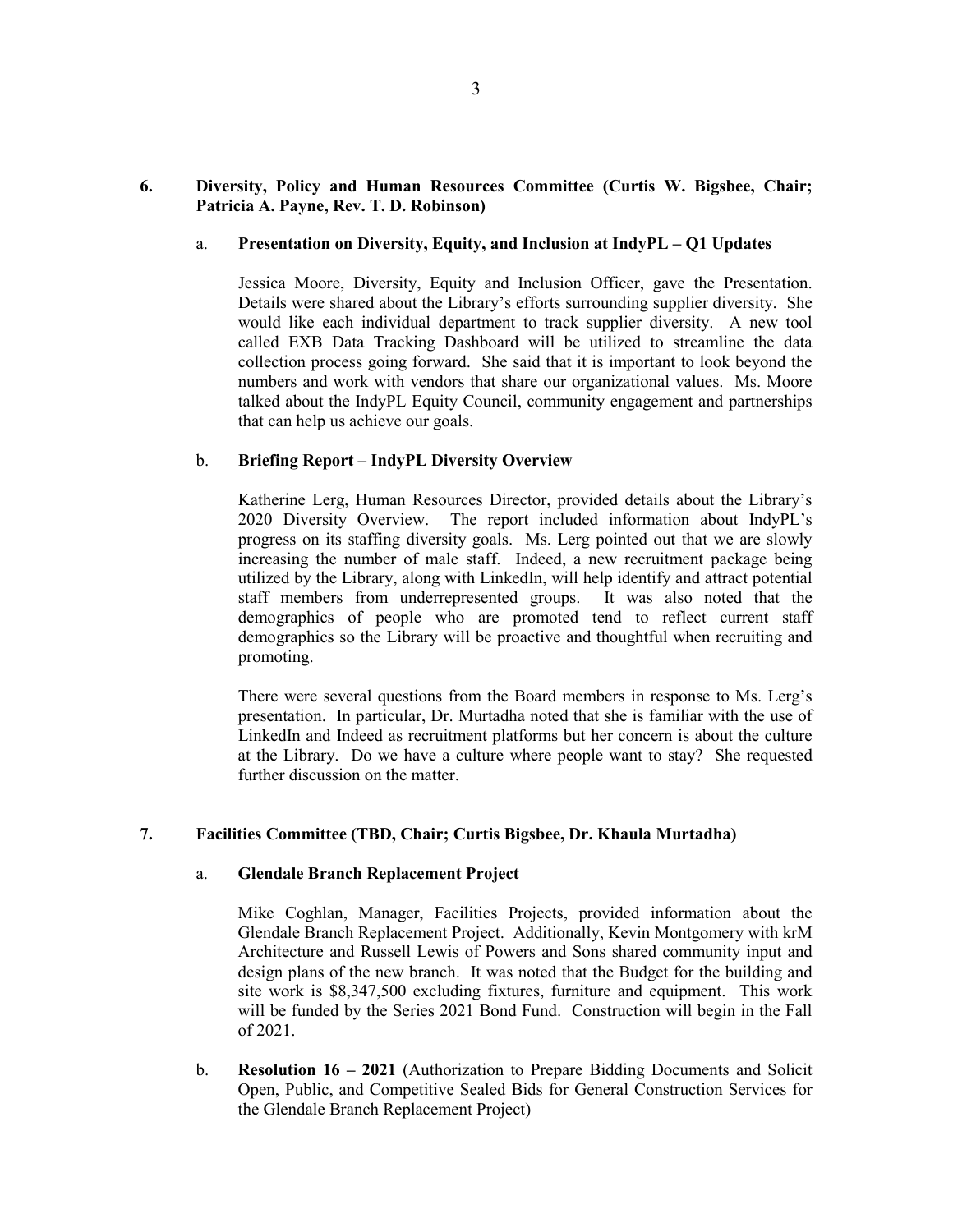After full discussion and careful consideration of Resolution  $16 - 2021$ , the resolution was adopted on the motion of Dr. Murtadha, seconded by Mr. Bigsbee, to approve Resolution 16 – 2021, Authorization to Prepare Bidding Documents and Solicit Open, Public, and Competitive Sealed Bids for General Construction Services for the Glendale Branch Replacement Project.

Resolution 16 – 2021 was approved on the following roll call vote:

| $Mr. Bigsbee - Abstain$ | Ms. Payne $-$ Aye     |
|-------------------------|-----------------------|
| $Dr.$ Murtadha $-$ Aye  | $Rev. Robinson - Ave$ |
|                         | Judge Salinas – Aye   |

The resolution is appended to, and made a part of, these minutes.

b. **Resolution 17 – 2021** (Ratification of Facilities Committee Approval to Award Services Contracts for Lawn Care and Landscaping Services)

Mr. Coghlan advised that the RFP Evaluation Committee of the Facilities Committee has recommended the selection of the following vendors as noted below for lawn care and landscaping services for the Library:

Schoolboy Landscaping and More, LLC Service Area: Northeast and Southeast Estimated Annual Value: \$54,426.00

The Davey Tree Expert Company Service Area: Central Estimated Annual Value: \$24,984.00

Providence Outdoor, Inc. Service Area: Northwest and Southwest Estimated Annual Value: \$65,295.00

After full discussion and careful consideration of Resolution 17 – 2021, the resolution was adopted on the motion of Ms. Payne, seconded by Dr. Murtadha, to approve Resolution 17 – 2021, the Ratification of Facilities Committee Approval to Award Services Contracts for Lawn Care and Landscaping Services.

Resolution 17 – 2021 was approved on the following roll call vote:

| Mr. Bigsbee $-$ Abstain | $Ms. \text{Payne} - Aye$ |
|-------------------------|--------------------------|
| $Dr.$ Murtadha $-Aye$   | $Rev. Robinson - Aye$    |
|                         | Judge Salinas $-$ Aye    |

The resolution is appended to, and made a part of, these minutes.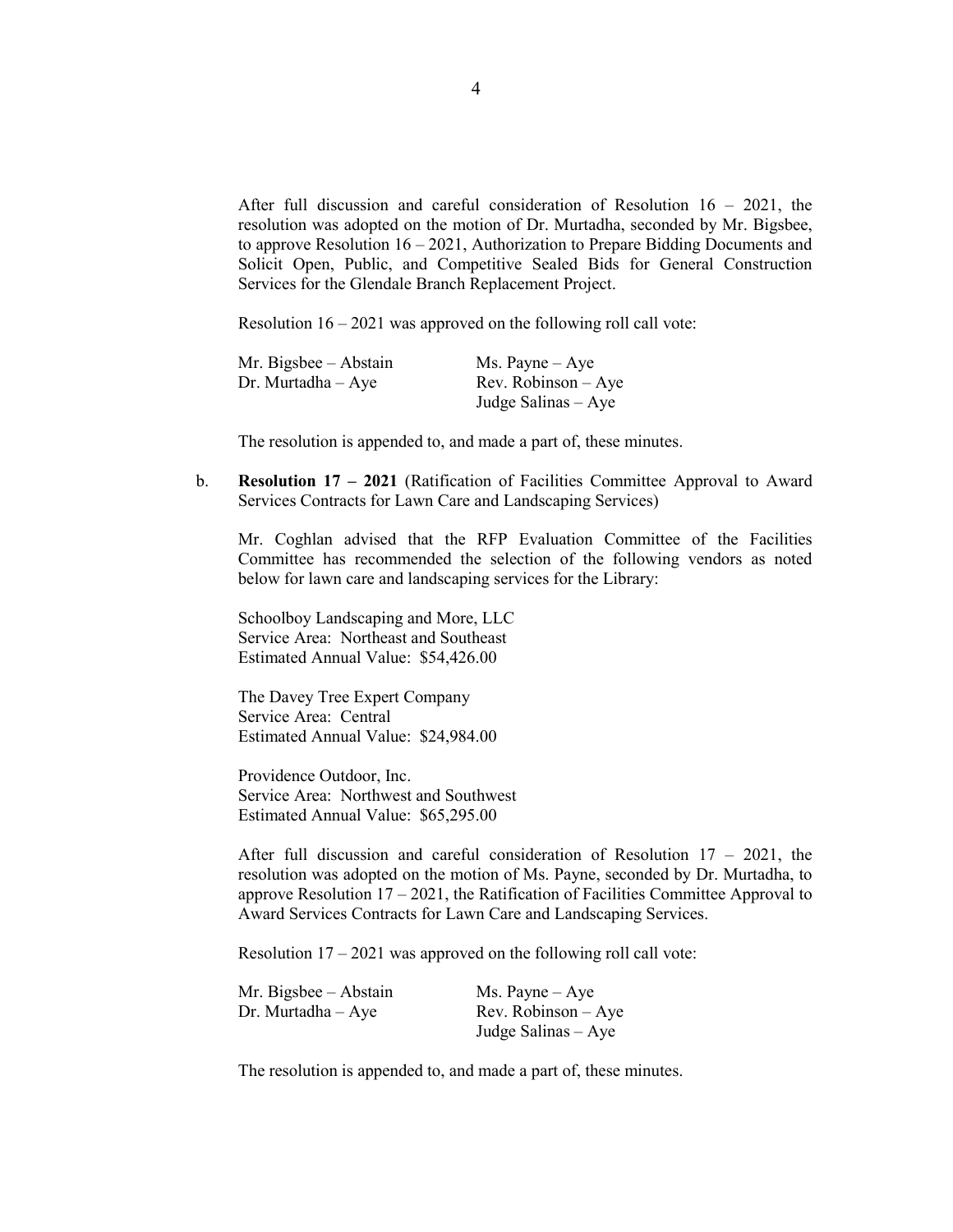### **8. Library Foundation Update**

Rev. Robinson reviewed the information contained in the April 2021 Update.

#### **News**

The Foundation thanks the Indy Library Store for their nimbleness and adaptability. In March, the store held its second in-person sale during the pandemic. The staff adapted procedures based on what they learned from the first in-person sale and saw great results. Even more innovations are on the horizon. We applaud the Indy Library Store for maintaining a strong presence in light of a challenging environment.

We are excited to see the 2021 CEO Love Your Library Tour this year. We are encouraging our directors to attend their adopted branch library's stop.

We are in the final push for completing our fundraising goal for the Summer Reading Program. If you are interested in supporting this effort, or know of someone who might be, please contact Library Foundation President Roberta Jaggers at [rjaggers@indyplfoundation.org.](mailto:rjaggers@indyplfoundation.org)

#### **Donors**

The Foundation thanks 184 donors who made gifts last month. The following are the top corporate and Foundation contributors.

Ascension St. Vincent Blue & Co. Cathedral Women of Christ Church Cathedral CD-COM Systems Midwest, Inc. Central Indiana Community Foundation Eli Lilly and Company Foundation, Inc. Indiana Education Savings Authority Indiana University School of Medicine Indy Eleven krM Architecture Lilly Endowment, Inc. Microsoft Nina Mason Pulliam Charitable Trust Office of the Lawrence Township Trustee Steve Talley SignCraft Industries Stifel Nicolas & Company Sycamore School Wallington Asset Management, LLC

# **Program Support**

This month we are proud to provide over \$249,000 for Library programs and initiatives. Examples of major initiatives supported include:

On the Road to Reading McFadden Digital Encyclopedia of Indianapolis Center for Black Literature and Culture Concert Series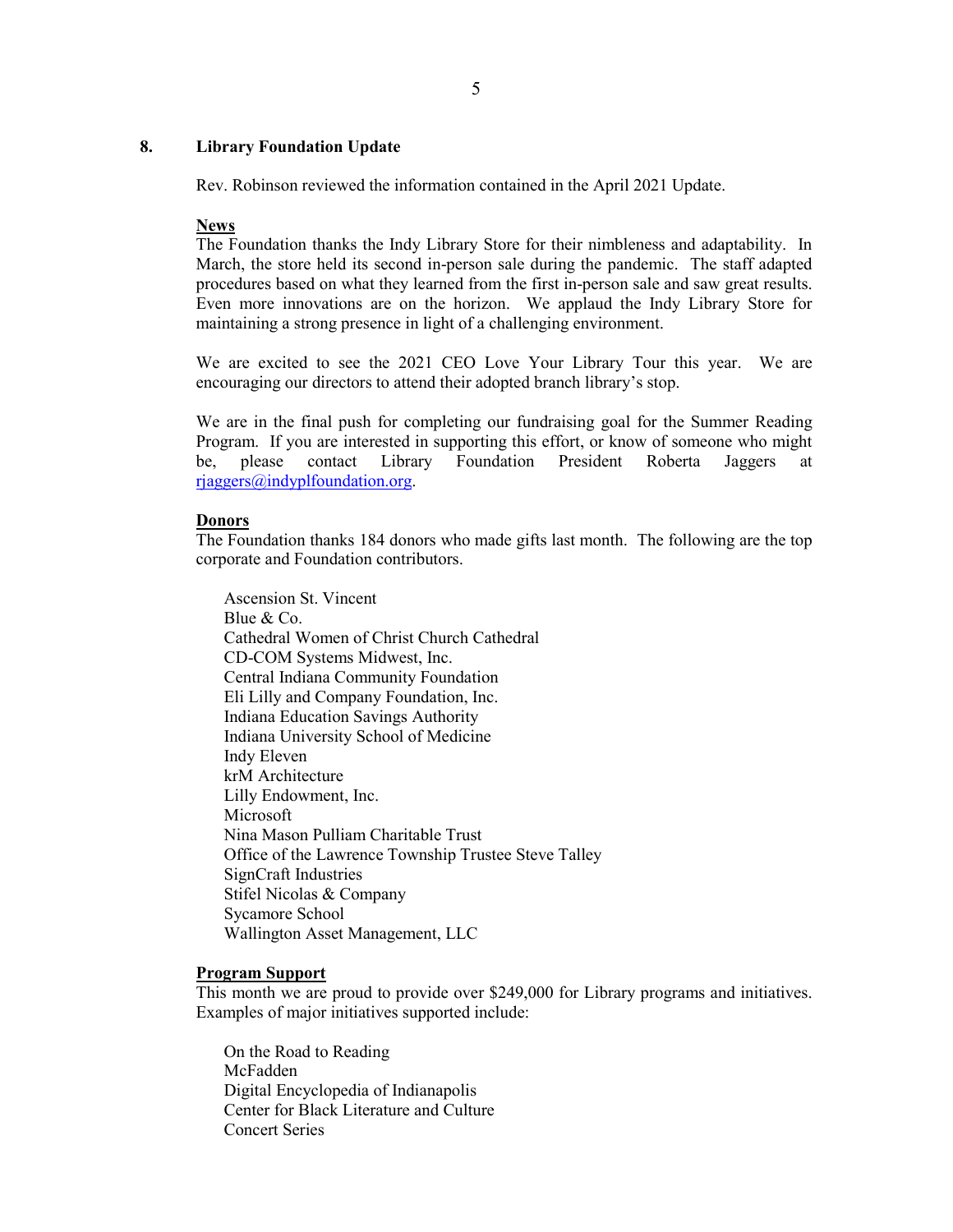## **9. Report Of The Chief Executive Officer**

#### a. **Confirming Resolutions:**

#### 1) **Resolution Regarding Finances, Personnel and Travel (18 – 2021)**

M. Jacqueline Nytes, the Library's CEO, mentioned various personnel changes that had occurred this month.

Mr. Bigsbee made the motion, which was seconded by Rev. Robinson, to approve Resolution 18 – 2021, the Resolution Regarding Finances, Personnel and Travel.

Resolution 18 – 2021 was approved on the following roll call vote:

| Mr. Bigsbee $-$ Aye   | $Ms. \text{Payne} - Aye$ |
|-----------------------|--------------------------|
| $Dr.$ Murtadha $-Aye$ | $Rev. Robinson - Ave$    |
|                       | Judge Salinas $-$ Aye    |

The resolution is appended to, and made a part of, these minutes.

# b. **Presentation on Shared eBooks for IndyPL and Marion County Schools (Axis 360)**

Deb Lambert, Director, Collection Management, and Sarah Batt, Manager, Shared Systems, made the Presentation.

They discussed the PowerPoint document that had been included in the Board's packet. It was noted that the Library is shifting from providing e-books for youth on Overdrive and moving to Axis 360 instead. A small high demand and popular collection of crossover teen titles will continue to be available in Overdrive. The goal is to separate youth eBooks from adult eBooks for an age-appropriate safe experience, to establish a common and robust eBook platform shared across Marion County schools, and to grow the public library youth eBook collection where it can be shared with schools.

At this time, Charles Swink, the Media Director of Arsenal Technical High School, addressed the Board. He explained how Axis 360 is being used at Arsenal. He commented that the IndyPL collections and school collections are shared, and schools share their materials with us and each other. He noted that his students appreciate having access to library cards.

# c. **Briefing Report – Post-COVID Hours and Services**

John Helling, Chief Public Services Officer, discussed the Report. He pointed out that as COVID trends improve, so will the number of patrons we allow into our branch locations. In May, our door count went from 37% to 50% capacity. In June, we plan to restore evening services on Mondays and Tuesdays. In September, we will restore Sunday services at select locations.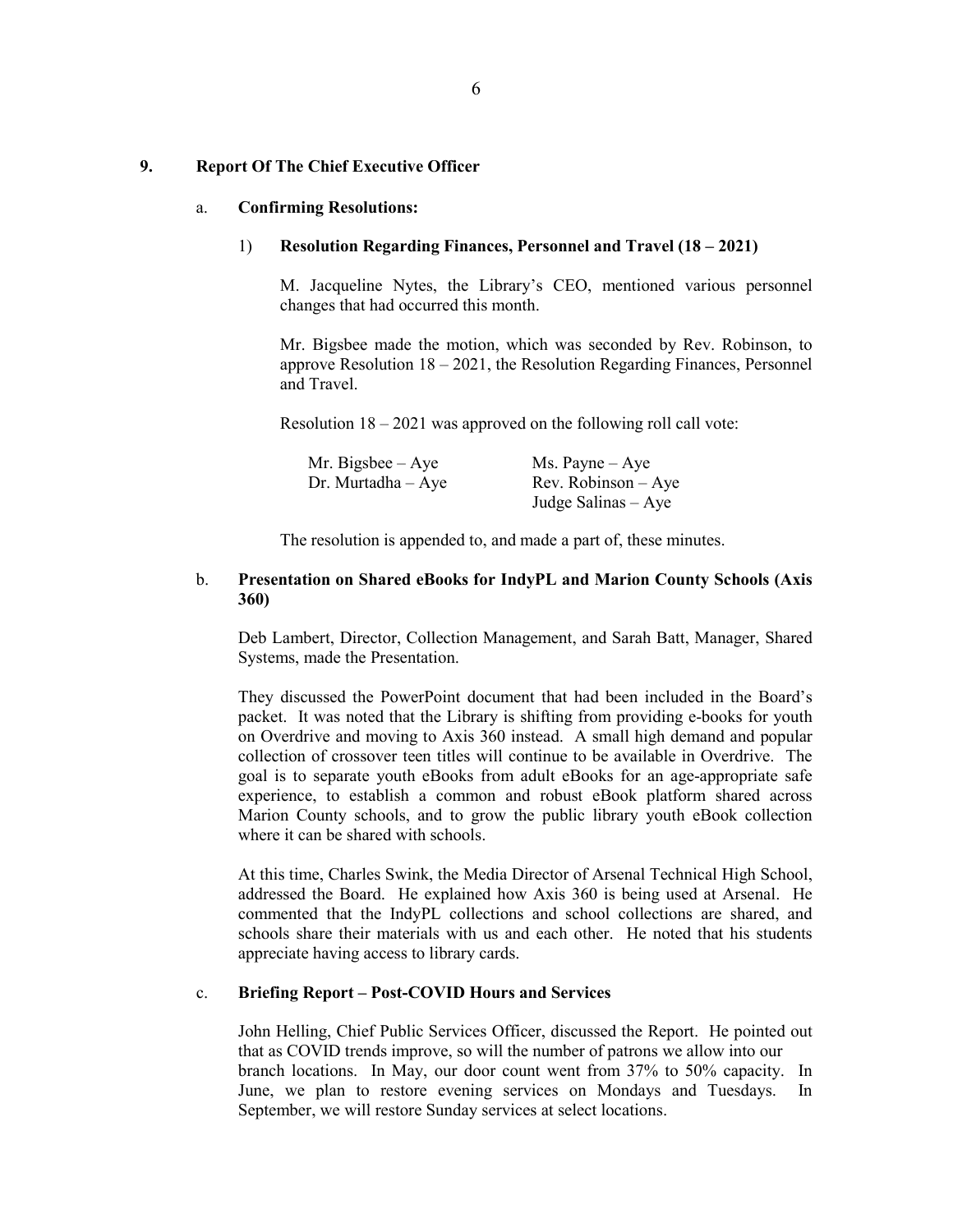## d. **Dates for 2021 CEO Tour**

Ms. Nytes invited everyone to visit her during her upcoming CEO Tour. She is stopping by every branch location throughout the month of May and wants to hear from patrons and community members to see how the Library is doing, how we can better serve the community and to share our new Strategic Plan. There is an online session planned for those individuals who prefer to participate from home on Tuesday, May 25, 2021. The full schedule for this year's Tour is located on the Library's website.

## **UNFINISHED BUSINESS**

**10.** None.

## **NEW BUSINESS**

**11.** None.

## **AGENDA BUILDING**

**12. Future Agenda Items –** This time was made available for discussion of items not on the Agenda which were of interest to Library Board members and the opportunity was given

to suggest items that should be included on future Library Board Meeting Agendas.

Items suggested for upcoming Board Agendas are as follows:

**May 2021 -** None

# **INFORMATION**

**13. Materials** 

There were no materials available to distribute to the Board.

# **14. Board Meeting Schedule for 2021 (Notice and Place of Meeting) and Upcoming Events/Information**

- a. **Board Meetings for 2021***– Current calendar will be updated, as necessary, and additional information highlighted***.**
- b. **Library Programs/Free Upcoming Events –** All Programs and Events are canceled until further notice**.**